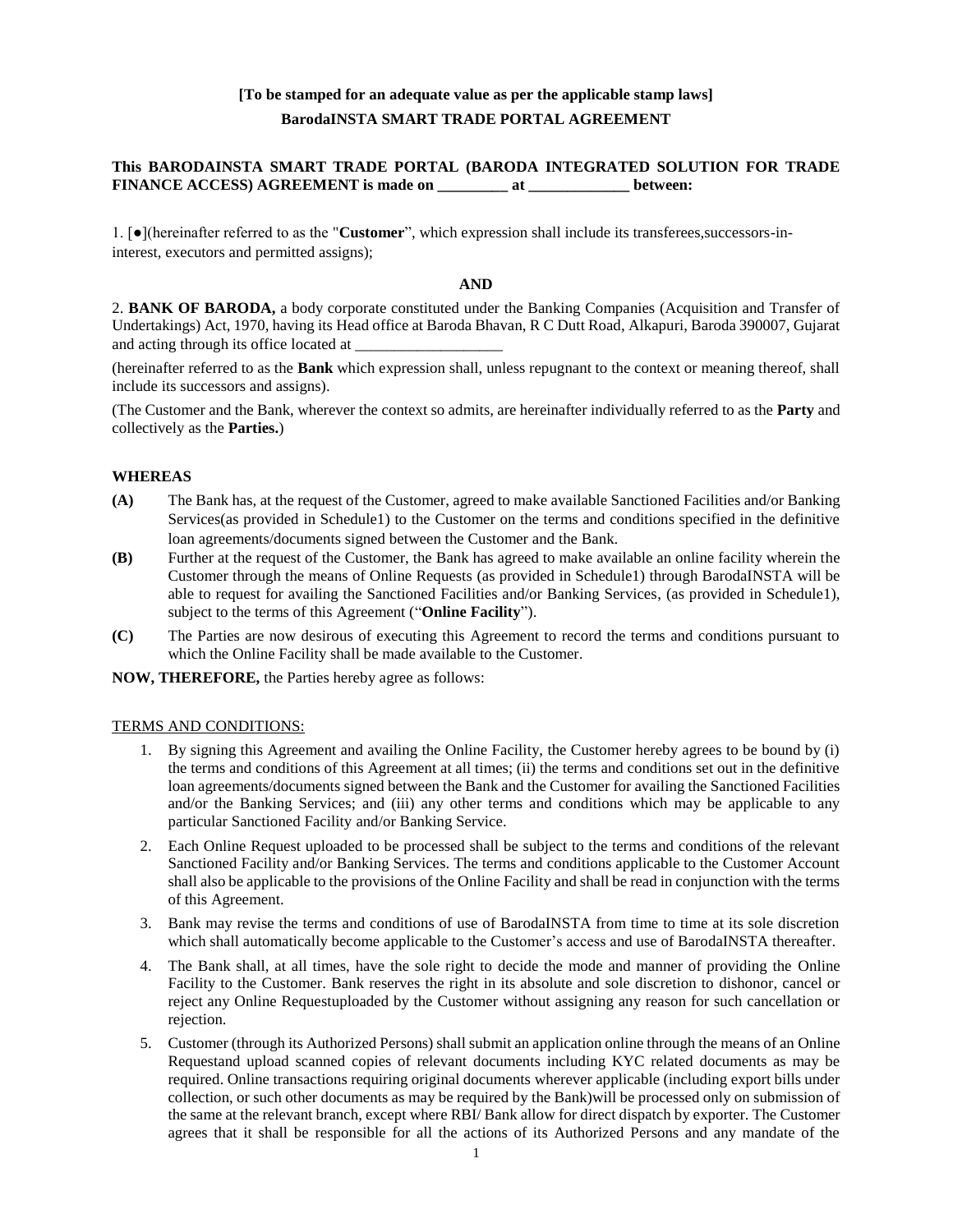Customer which may be given to or accepted by the Bank with respect to any Online Request availed by the Customer.

- 6. In the event the Customer submits any Online Request prior to cut off time i.e., 3:00 pm or any other time as may be mutually decided by the Parties, on a particular Business Day, the Bank shall endeavour to process such an Online Request on the same Business Day. Any request received after cut off time shall be taken for processing on the next working day. However, Bank will endeavour to complete the said transaction within the day without constituting any guarantee to complete the transaction.
- 7. Upon the uploading of an Online Request, the Bank shall be fully entitled (but not obliged) to process such an Online Request in accordance with applicable law and procedures followed or adhered to by the Bank. The Bank shall assume that each Online Request is correct, genuine and has been issued by an Authorized Person and shall not be held liable in the event it acts on such instructions. Any Online Request received by the Bank from the Authorized Person shall be deemed to be genuine, authentic and final.
- 8. In the event, the Customerwishes to retract/withdraw an Online Request and/or stop the processing of any Online Request, the Bank shall on a reasonable effort basis, stop such a transaction from being processed. However, the Bank shall not be liable for the processing of any transaction being completed after the cancellation or stop instruction has been received by the Bank from the Customer.
- 9. Any change in the Authorized Person shall be intimated to Bankby written notice of 7 days before making changes. Revised Partnership Letter/Sole Proprietorship Letter/Limited Liability Partnership Letter/Board Resolution as per Bank of Baroda's format to be submitted in case of modifications or deletions in the authorization matrix.
- 10. The transactions undertaken by the Customer through BarodaINSTA shall be the sole responsibility of the Customer. The Bank shall not be responsible for any illegal and / or fraudulent transaction undertaken by the Customer and/ or the Authorized Person on BarodaINSTA and for any error, loss or delay caused due to such transactions.Further, the Bank shall not be responsible for any unauthorised access to or alteration of, transmissions of data or any material sent or received or any transaction entered into through BarodaINSTA in the process of uploading/processing an Online Request.
- 11. The Bank shall not be liable for any cyber-crimes including phishing, voice phishing, SMS phishing and compromise of the Customer's system security that may affect the Customer including delay or failure in processing instructions from the Customer. The Customer shall separately evaluate all such risks and the Bank shall not be held responsible for the losses arising out of such cyber-crimes.
- 12. The Customer hereby agrees to, and shall indemnify and keep indemnified and hold harmless, at its own expense, the Bank, its affiliates and associates and all of their respective directors, officers, employees, agents and affiliates (each an Indemnified Party) on demand from and against any and all actions, proceedings, litigation, suits, disputes, claims, demands, damages, outgoings, costs and expenses whatsoever (including legal and professional fees and expenses incurred or to be incurred ) which may be made, claimed or brought against or suffered or incurred by the Bank due to any action, commission or omission either by the Customer or by a third party (provided the same is not cause due to any gross negligence, wilful default or fraud by the Bank, its authorised representatives, employees or agents in processing the Online Request) and shall specifically be entitled to be indemnified upon occurrence of any of the following: (a) any act of omission by the Customer or any Authorized Person or any User or employees or representatives resulting in a violation by the Customer of any term or conditions, under this Agreement; (b) any claim by any Beneficiary or other third party concerning the amount, delivery, delayed delivery, fraudulent encashment or any other matters related to the Online Request under this Agreement provided by the Bank, its employees and representatives hereunder; (c) any expenses that the Bank may have to incur on account of it or any of its employees, representatives and officers being required in any manner to get involved in any proceedings or actions under Applicable Law including pursuant to the provisions of the Negotiable Instruments Act, 1881 and the Payment and Settlement Systems Act, 2007; (d) any involvement of the Customer in any suspicious transactions or fraud; (e)any error, default, fraud, forgery, omission, acts, negligence of the Customer's employees, servants, correspondents, sub-agents, or any other agents in any way related to this Agreement. It is clarified that the indemnity obligations of the Customer towards the Bank shall survive the termination of this Agreement.
- 13. Any instructions received from the Customer (or any other person authorized by the Customer) shall be conclusively presumed to be duly authorized by and legally binding on the Customer, and the Customer shall be fully responsible for the same. The Bank shall not be responsible to ensure the authenticity, validity or source of any instructions and shall not be liable if any instructions turn out to be unauthorized, erroneous or fraudulent.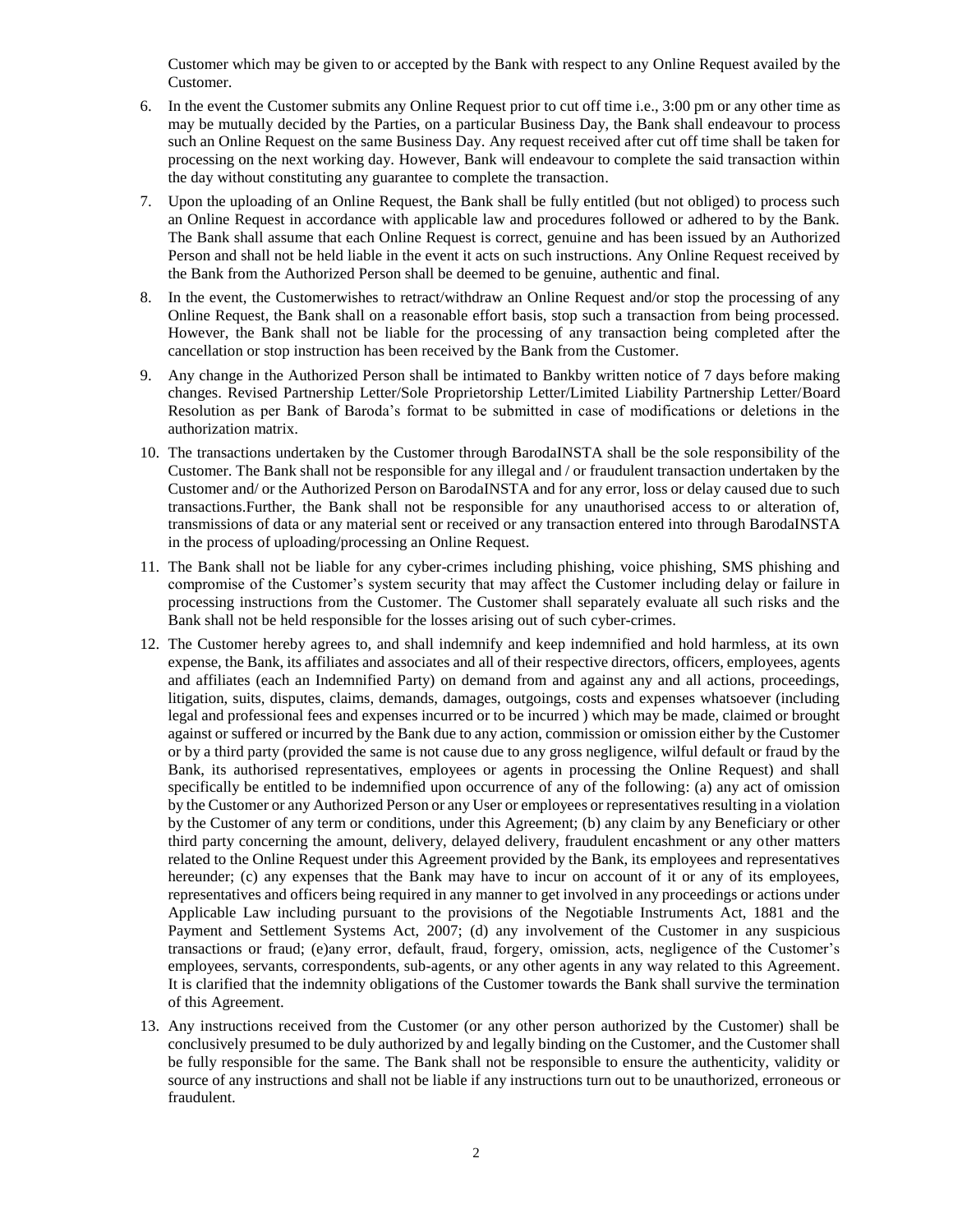- 14. The Bank may, under circumstances determined by it, in the Bank's absolute discretion, require the Customer's confirmation of any instructions/documents in such form as the Bank may specify before acting on the same; and the Customer shall submit such confirmation to the Bank immediately upon receipt of the Bank's request. Pursuant to receipt of instructions, the Bank shall have the right but not the obligation to act upon such instructions. **Bank shall not be held responsible for any delay in case customer is not able to submit the response well within cut off time.**
- 15. The Bank, its employees, directors and third party agents (including any payment system provider) and/or representatives appointed by the Bank (except in the case of gross negligence, wilful default or fraud by the Bank, its agents, employees or representatives) shall not be liable and responsible for any damages whatsoever. Further, the Bank shall not be responsible for any losses, delays, non-responses or damages that may be suffered by the Customer in relation to any payment and/or collections made by the Bank on behalf of the Customer caused due to any error, default, technical malfunction, loss in transit, fraud or otherwise, including due to the failure of operational systems or any requirement of Applicable Law other than any delay attributable directly to the Bank on account of gross negligence or fraud. The Customer also irrevocably and unconditionally undertakes and agreed to comply with the regulations, guidelines and compliances that may be issued by the Third Party system providers from time to time as if they are incorporated mutatis mutandis in this Agreement without any further act or deed.
- 16. The Customer shall notify the Bank as soon as possible if it becomes aware of any theft, fraud, illegal activity, loss, damage or other misuse in relation to the Online Request or in relation to any associated documentation, communication or payment instrument.
- 17. The Parties hereby make the Representations and Warranties (as provided in Schedule 1) as on the date hereof and such representations and warranties are deemed to be repeated on each day until the termination of this Agreement.
- 18. Bank of Baroda may terminate service by giving a notice of 30 (thirty) Business Days to Customer, except in cases where Bank has right to immediately stop the services which are: if Customer breaches any terms and condition or Customer, becomes insolvent or goes into liquidation, or if a Customer becomes a party to a merger, demerger or amalgamation or there are any significant change in the Customer's ownership and constitution. Notwithstanding the above, any rights, obligations and liabilities arising under this agreement before termination shall be binding on the Parties and shall continue after the termination of the Agreement.
- 19. This Agreement and any non-contractual obligations arising out of or in connection with such agreements are governed by and shall be construed in accordance with the laws of India. Further, the Customer agrees that the same court or jurisdiction as agreed in the facility agreement/loan agreement pursuant to which Sanctioned Facilities and/or Banking Services are made available shall have exclusive jurisdiction to settle any disputes which may arise out of or in connection with this Agreement and that accordingly any suit, action or proceedings (together referred to as "**Dispute**") arising out of or in connection with this Agreement may be brought before such courts or tribunals and the Customer irrevocably submits to and accepts for itself and in respect of its property, generally and unconditionally, the jurisdiction of such abovementioned courts or tribunals.
- 20. The Schedules contained in this Agreement shall form part of this Agreement and shall have the same force and effect as if set out in the body of this Agreement.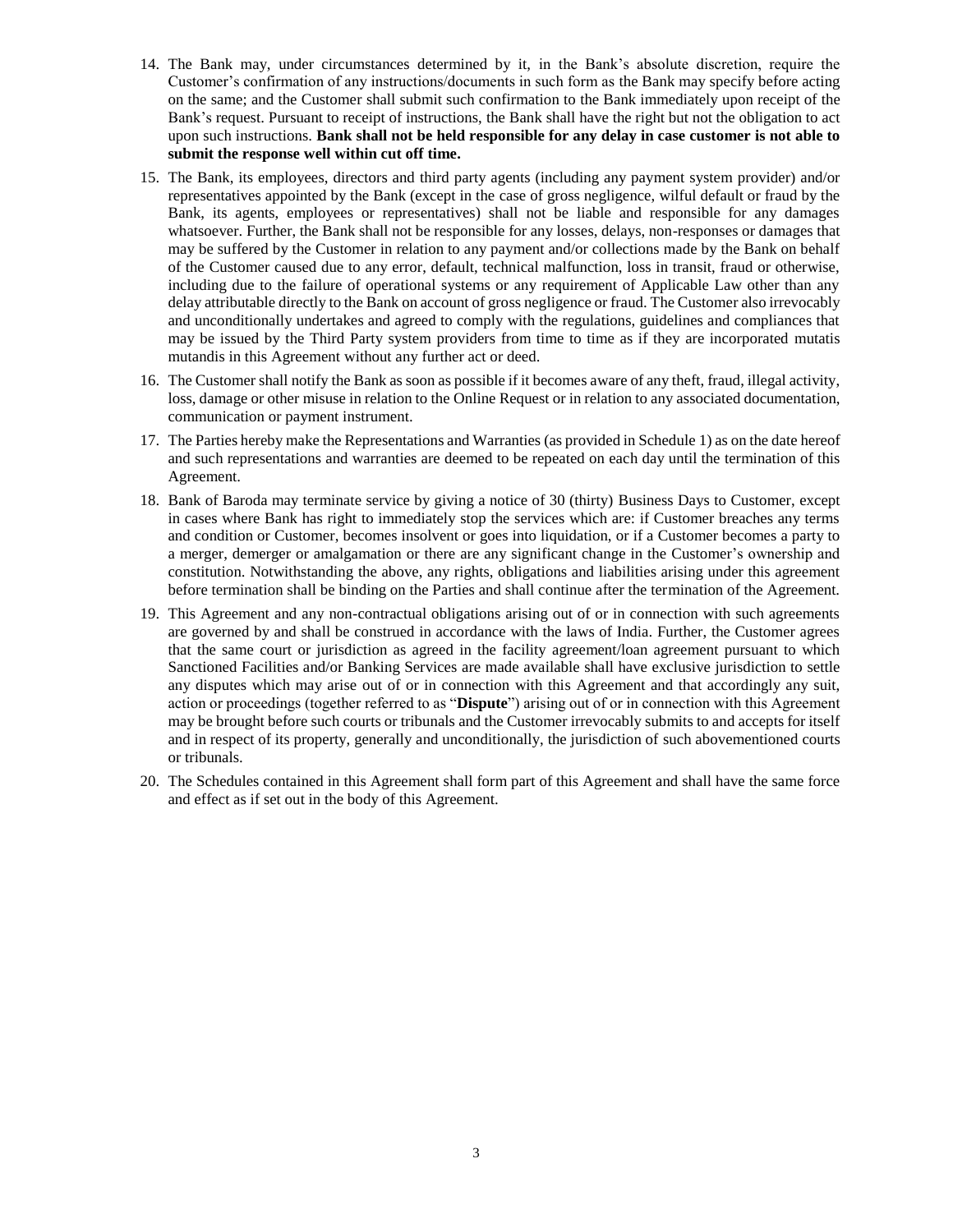## **DECLARATION FROM CUSTOMER**

- 1. I/We have read and understood the terms and condition applicable to BarodaINSTA SMART TRADE PORTAL SERVICE and accept the same. I/We are aware of the usage of Baroda INSTA SMART TRADE PORTAL SERVICE.
- 2. I/We agree to bear all charges/fee (including taxes, if any) as and when notified by the Bank and accepted by us from time to time, in connection with providing access to BarodaINSTA. The Bank is authorized to debit our designated Customer Account for recovery of charges/fee, if any.
- 3. I/We agree that all costs incurred at my/our end for completing the Online Request will be borne by me/us solely. I/We agree that the Bank shall not be liable for any connectivity/ signal/ data related issues leading to incomplete information/application being provided by me/us.
- 4. I / We understand and acknowledge that there are inherent risks involved in sending instructions to the Bank through electronic communication and hereby agree and confirm that all risks shall be fully borne by me / us and I / we assume full responsibility for the same, and I/ we will not hold the Bank liable for any losses or damages including legal fees arising upon your performing or your non performing or any delay /default in performing any act , wholly or in part in accordance with the instructions so received which could be a result of any miscommunication, or technological error beyond the control of the Bank considering the mode in which the same was conveyed.
- 5. I/We agree that the Bank shall be entitled to keep records of my/our electronic instructions/communications/documents as the Bank may in its sole discretion deem fit, and the Bank's records shall be conclusive and binding on me / us. The Bank shall be entitled to dispose of or destroy any such records at any time and determined by the Bank at its sole discretion.
- 6. I/We hereby agree to and shall indemnify and keep indemnified the Bank its affiliates and associates and all of their respective directors, officers, employees, agents and affiliates (each an Indemnified Party) on demand from and against any and all actions, proceedings, litigation, suits, disputes, claims, demands, damages, penalties, judgments, costs, charges, losses, expenses and consequences of whatever nature (including legal fees on a full indemnity basis) and howsoever arising, which may be made, claimed or brought against or suffered or incurred by the Bank due to any action by me/ us or our Authorized Person or which arise from the Bank's reliance on the information, declarations, documents, images and undertakings etc. provided by me/us.
- 7. I/We hereby agree that Bank shall not be liable and shall not be responsible for any damages, fraud, error, forgery or omission whatsoever regarding the Customer's Account in respect of transactions carried out by the Customer or its Authorized Person or representative through the Online Request.
- 8. I/We agree and confirm that the Bank shall at its sole discretion reject the Online Request for any reason whatsoever including but not limited to reasons attributable to erroneous, incomplete, misleading information or non-compliance of KYC norms/non-submission of KYC documents to the Bank or upon any notices/directions received from any regulatory body.
- 9. I /We have read the System Administration Function (as provided in Schedule 2) and accept the same.
- 10. I /We shall be solely responsible for the accuracy of any Online Requestuploaded on Baroda INSTA.
- 11. I/We agree that the Bank shall be entitled to require any instruction/document in any form to be authenticated by use of any password, identification code or text as may be specified by the Bank from time to time and I/We shall agree and establish necessary internal standard procedures to ensure that only Authorized Person(s) have access to and are able to log on to Baroda INSTA and shall keep confidential and not divulge such access data (including the user ID and/or password) to any other Person.
- 12. I/WE shall hereby agree not to assign our rights, liabilities, and obligation under this Agreement to any other party without the prior consent of the Bank. I/WE hereby agree and undertake to comply with all reasonable requests for assistance from the Bank in connection with trying to recover any losses or for identifying actual or potential breaches of security.
- 13. That I / we confirm that I / we have the capacity and authority to accept this document and that this document constitutes our valid, legal effective and enforceable obligation.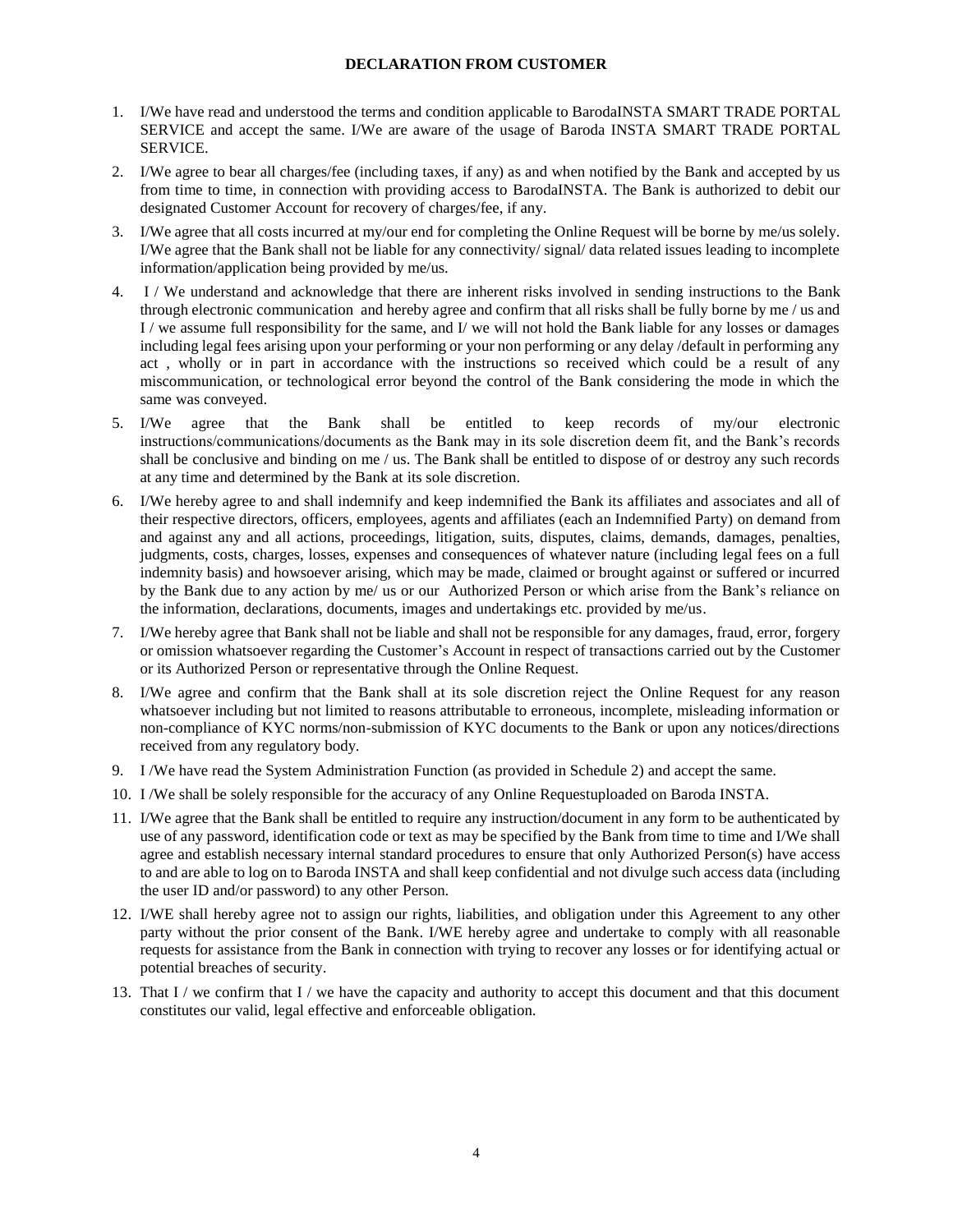Each Party has caused these presents to be executed by their duly authorized official on the day, month and year first hereinabove written.

## **THE BANK**

SIGNED AND DELIVERED BY BANK OF BARODA AS THE BANK

| Signature   |  |
|-------------|--|
| Name        |  |
| Designation |  |
|             |  |

# **THE CUSTOMER**

| Signature   |  |
|-------------|--|
| Name        |  |
| Designation |  |

# **Details of Authorized Person**

| Contact Number: |  |
|-----------------|--|
|                 |  |
|                 |  |

We hereby confirm that mandate from the competent authority has been obtained for appointing the authorized person.

(Necessary documents enclosed herewith)

| $\sim$<br>-----<br>Signature<br>Λt<br>uer<br>. . |            |  |  |  |
|--------------------------------------------------|------------|--|--|--|
| $Pl_{3C}$<br>1 iacc                              | __________ |  |  |  |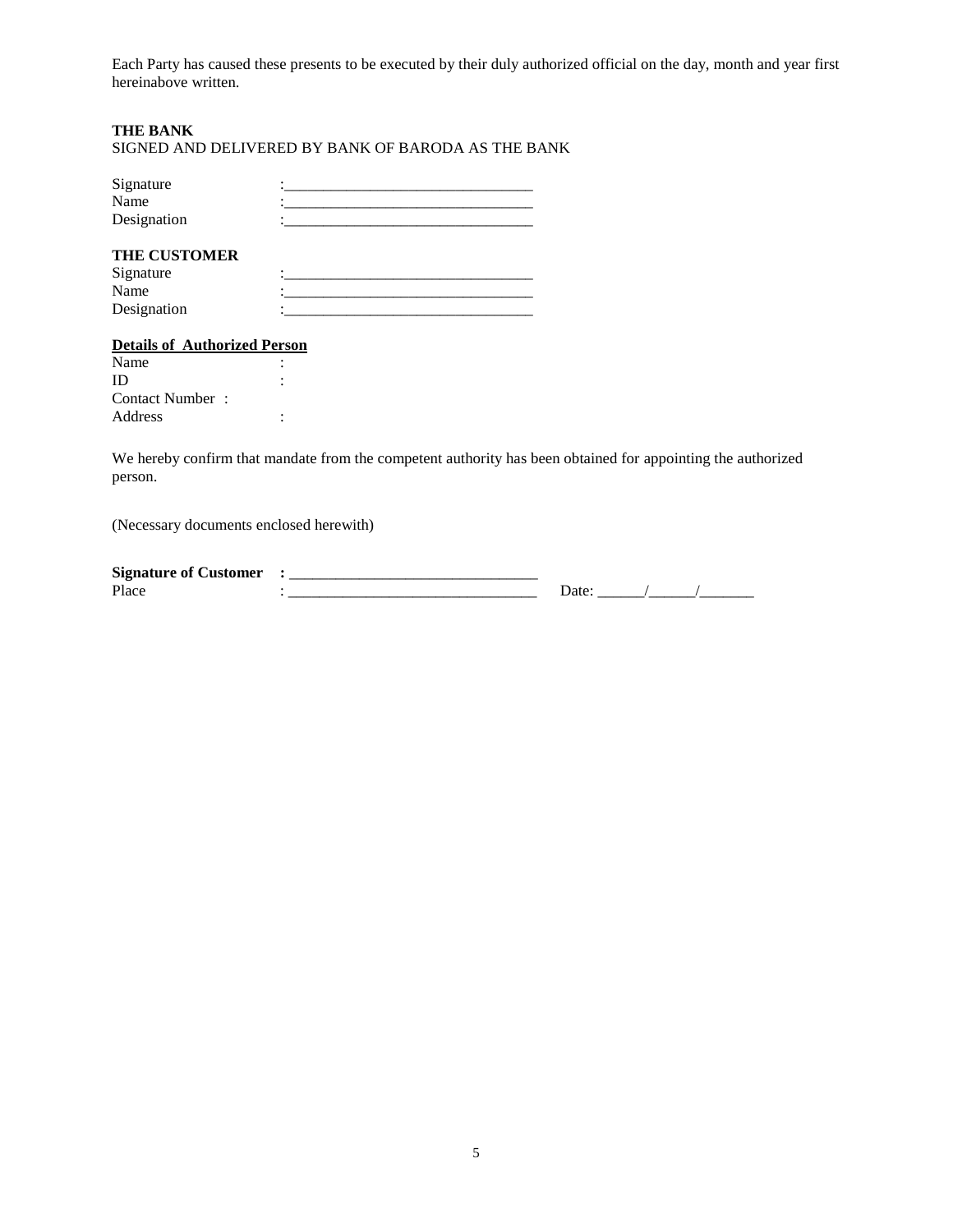# **SCHEDULE 1**

# **Definitions**

- **- "Applicable Law"** means any applicable national, foreign, provincial, local or other law, regulations, administrative orders, ordinance, constitution, decree, principles of common law, governmental policies, statute or treaty, and shall include notifications, regulations, policies, directions, directives and orders of any Governmental Agency, statutory authority, board, court, tribunal or recognized stock exchange including any law for the protection of the environment.
- **- "Agreement"** means this BarodaINSTA Trade Finance Request Agreement as amended or modified from time to time.
- **- "Authorized Person"** means any individual who is authorized to issue instructions and / or undertake any other activity on behalf of the Customer in relation to availing a Sanctioned Facility or for availing Banking Services pursuant to an Online Request or otherwise or for operating the CustomerAccount.
- **- "BarodaINSTA"** shall mean BarodaINSTA Smart Trade Portal developed by Bank for Online Facility.
- **- "Banking Services"** shall mean trade finance services availed by a Customer from the Bank in the ordinary course of its business.
- **- "Business Day"** means a day (other than a Sunday or a public holiday) on which the relevant branch of the Bank is open for general business.
- **- "Confidential Information"** shall mean all information, data and content presented in, and obtained pursuant to or through the means of BarodaINSTA (including the username, password, content uploaded by the Bank), but excluding any marketing or promotional materials provided by Bank on BarodaINSTA will be confidential information. The Customer agrees that it shall: (i) not disclose the Confidential Information to any third party at any time except on a need to know basis to its Authorized Persons and/or third parties authorized by the Bank in writing; and (ii) not use the Confidential Information for any reason other than as contemplated under thisAgreement.
- **- "Customer Account"** shall mean any of the accounts of the Customer opened with the Bank for availing the Sanctioned Facilities and/or the Banking Services.
- **- "Governmental Agency"**means any government or any governmental agency, semi-governmental or judicial entity or authority (including, without limitation, any stock exchange or any self-regulatory organisation established under any law or regulation).
- **- "Online Facility"** shall have the meaning ascribed to the term in Recital B.
- **- "Online Request"** means the online request uploaded or processed through BarodaINSTA toavail any of the Sanctioned Facilities and/or Banking Services provided to the Customer.
- **- "Person"**means and includes individuals, companies, corporates, associations, trusts, sole proprietorships, partnership firms and any other association of persons, whether registered or not.
- **- "RepresentationsandWarranties"**shall mean the following:
	- (a) The Bank represents and warrants that: (i) it has the requisite power and authority to deliver, execute and perform the transactions contemplated under this Agreement; (ii) the obligations assumed herein constitute legal, valid and binding obligations on the Bank; and (iii) the terms and conditions of this Agreement are not in violation of any provisions of Applicable Law.
	- (b) The Customer is duly incorporated/registered and validly existing under the Applicable Law and has the capacity to enter into and execute this Agreement in accordance with its constitutional documents and the Applicable Law. In respect of a Customer which is an individual or a partnership firm, he/she and each of its partners is of sound mind and has the capacity to enter into and perform its obligations under this Agreement and is not otherwise disqualified under the provisions of the Indian Contract Act, 1872 and any other Applicable Law.
	- (c) This Agreement when executed by the Customer constitutes legal, valid and binding obligations of that Customer, enforceable in accordance with its constitutional documents or partnership deed (as may be relevant). The execution, delivery, entry into and performance by the Customer of, and the transactions contemplated by this Agreement do not and will not: i) conflict with any Applicable Law, statute or regulation or any judgment or decree to which the Customer is subject; and / or ii) result in any breach of any of the terms of or constitute default of any covenants, conditions and stipulations under any existing agreement to which the Customer is a Party.
	- (d) All clearances, permissions or authorizations required or desirable:(i) to enable the Customer to lawfully enter into, exercise its rights and comply with its obligations and consummate the transactions contemplated under this Agreement; (ii) to ensure the legality, validity, binding effect and enforceability of this Agreement; and (iii) to make this Agreement admissible as evidence,have been obtained and are in full force and effect.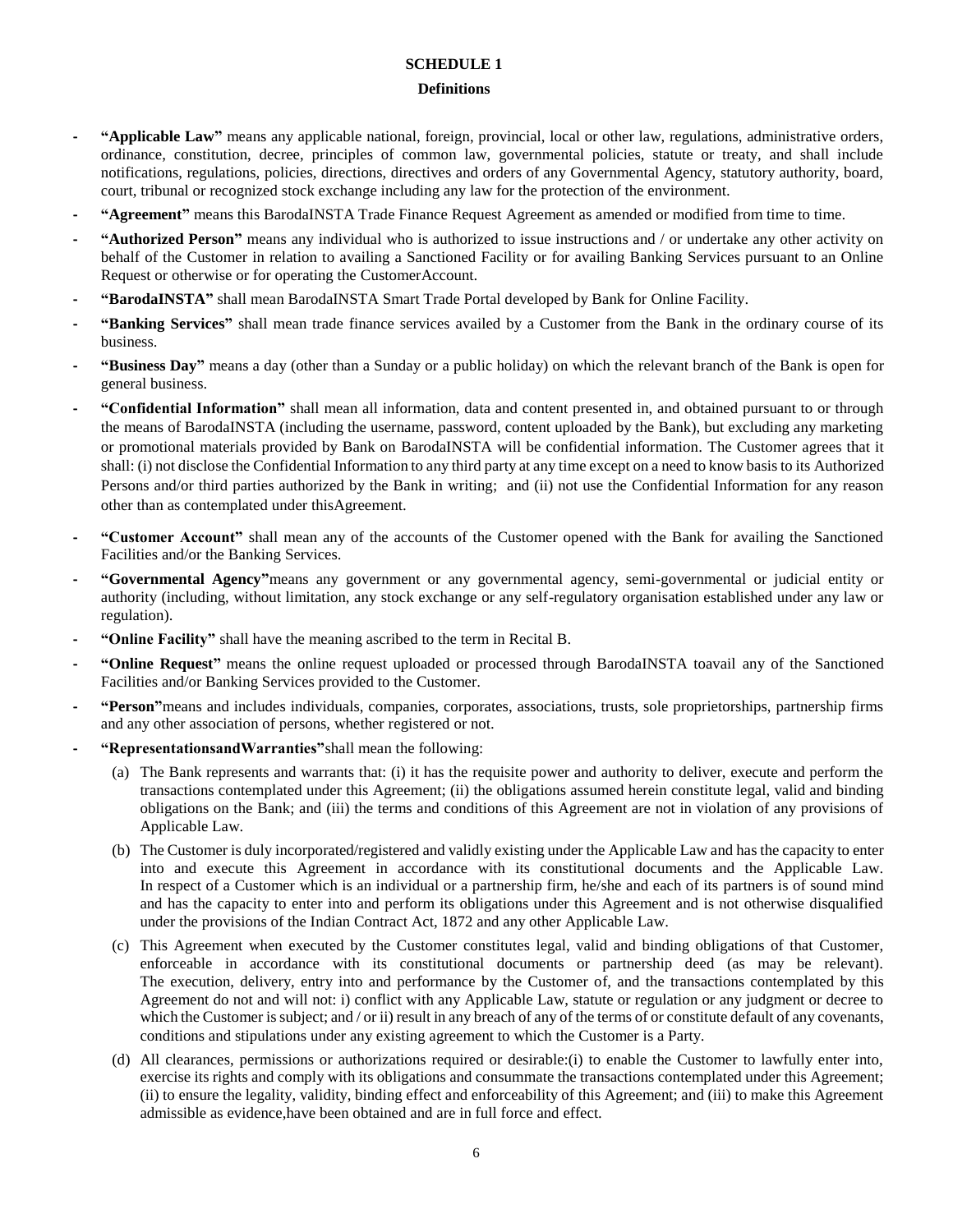- (e) There is no litigation, proceedings or disputes pending or threatened against or affecting the Customer, which could affect the Customer's ability and power to enter into and perform its obligations under this Agreement.
- (f) The Customer is a going concern and no bankruptcy, insolvency or winding up proceedings have been initiated or threatened against the Customer.
- **- "Sanctioned Facilities"**means the trade finance facility(ies) that have been sanctioned by the Bank to Customer in connection with which the Customer has signed definitive facility/loan agreements with the Bank, (subject to modifications and withdrawal of such facilities from time to time) and additional facilities which may be sanctioned by Bank from time to time.
- **- "SystemAdministrator"**shall have the meaning ascribed to the term in Schedule 2.
- **- "ThirdParty"**means and includes any representative, agent, bank, courier, vendor or any other Person appointed by the Bank to provide or facilitate the provision of an Online Facility to the Customer under this Agreement.
- **- "Users"** includes the Systems Administrator(s) and any of the Customer's employees, agents, representatives, who may be appointed from time to time by the Systems Administrator to initiate Online Requests on behalf of the Customer.
- **-** Any other defined terms in this Agreement, unless repugnant to the context or meaning hereof, shall beas per the Foreign Exchange Dealer's Association of India (FEDAI), International Chamber of Commerce (ICC), Uniform customs and Practice for Documentary Credits (UCPDC), Foreign Exchange Management Act (FEMA) 1999 and Reserve Bank of India as well as Bank's Extant Guidelines. Further, in the event of any conflict in respect of definition of such terms,the RBI Guidelines will prevail.

## **Other Terms and Conditions**

- 1. The Customer agrees to pay all charges and fees (including a one-time maintenance fee and any default fee) as may be levied by the Bank with a prior intimation of 30 (thirty) days to the Customer in connection with providing access to BarodaINSTA and for providing the Online Facility. The Customer shall also be liable to pay the applicable Taxes (including the goods and services tax) for the provision of Online Request in addition to the fees. The Bank shall be authorized to debit the Customer Account for the recovery of the fees payable by the Customer to the Bank for availing the Online Facility through BarodaINSTA.The Parties further acknowledge that there are no fees or charges being levied on the Customer for using the BarodaINSTA SMART TRADE PORTAL as on the date of signing this Agreement.
- 2. In the event the Customer fails to pay the fees and charges for any Online Request processed by the Bank, the Customer shall be liable to pay the default fee, as may be specified by the Bank from time to time, on the fees and/or charges so outstanding till the actual realization thereof.
- 3. The Customer agrees that it shall (a) not disclose the Confidential Information to any third party at any time except on a need to know basis to its Authorized Persons and/or third parties authorized by the Bank in writing (b) not use the Confidential Information for any reason other than as contemplated under Agreement; and (c) extend the same degree of care and protection to protect Confidential Information as would be implemented by the Customer to protect the Customer's own confidential information of a similar nature, but no less than a reasonable degree of care.
- 4. The Bank may need to share, store or transmit Confidential Information about the Customer or any of the Customer Accounts, within the Bank's group/affiliates or with any agent or Third Party used by the Bank for the purpose of providing the Online Facility or for the maintenance of the Bank's overall relationship with the Customer. Any such sharing of Confidential Information, storage or transmission of such information will be done on a confidential basis and the Bank will endeavor to maintain confidentiality of such Confidential Information within the Bank's group/affiliates.
- 5. The Bank may adopt the mode of authentication of the Customer by means of verification of the User ID and or through verification of password or through any other mode of verification as may be stipulated at the discretion of the Bank from time to time. The Customer hereby agrees/consents for the mode of verification adopted by the Bank. The Customer agrees that the transactions carried out or put through by the aforesaid mode shall be valid, binding and enforceable against the Customer and shall not be entitled to raise any dispute questioning the transactions
- 6. Any Online Requestuploaded by the Customer shall be subject to applicable law including but not limited to Foreign Exchange Management Act, 1999 and rules, regulation and guidelines that are issued thereunder by the RBI and Central Government, any customary rules and procedures followed by the Bank.